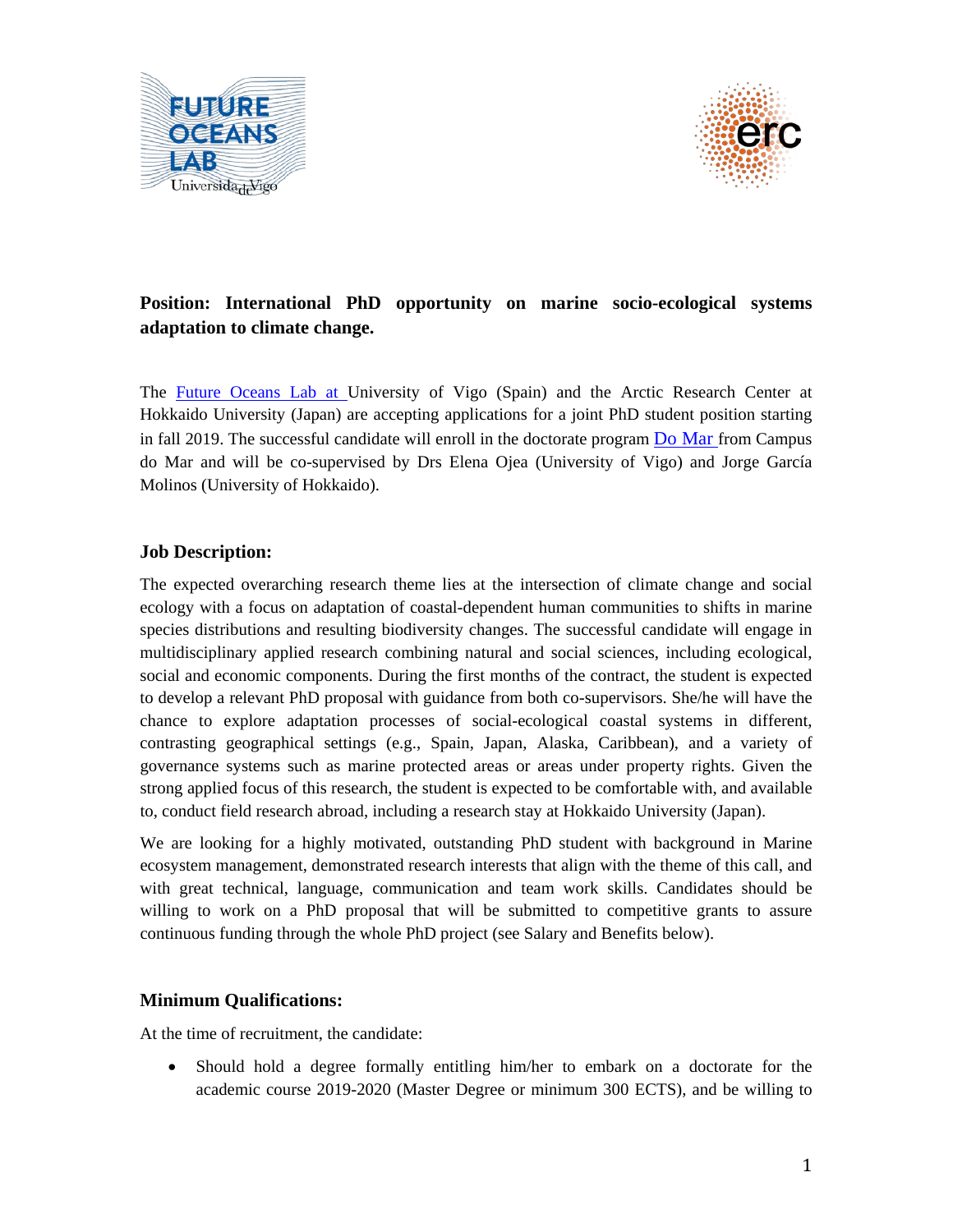be enrolled in the DoMar Ph.D. Program. Candidates are advised to check that they fulfill the requirements admission here: [http://campusdomar.es/es/phd-in-marine-science](http://campusdomar.es/es/phd-in-marine-science-technology-and-management-domar)[technology-and-management-domar](http://campusdomar.es/es/phd-in-marine-science-technology-and-management-domar)

- Have a Master's in marine ecology, natural resource economics, environmental science and management, climate change adaptation, fishery science or related field. The Masterdegree should not be older than 2 years.
- Have an excellence academic record to apply to PhD funding. Applicants should have obtained the first Bachelor's degree -that allows candidate to start PhD studies- on or after January 1, 2016. Ideally the minimum Grade Point Average (GPA) must be 8, GPA bellow 7.5 will be assessed.
- Willingness and capacity to travel abroad and conduct research stays.
- Demonstrated English proficiency (written and spoken).
- Should not have already a PhD.

## **Preferred Qualifications:**

- Experience with quantitative, statistical and modeling approaches to environmental management, including models related to fisheries management, climate vulnerability analyses and/or MPA design;
- Experience with qualitative approaches to environmental management, stakeholder analysis, focus groups, preference analysis, participative methods, etc.;
- Coding skills and experience with R or similar;
- Experience in GIS;
- Proven records of peer-reviewed scientific publications, presentations at international conferences, and capacity to present scientific concepts for diverse audiences;
- Strong interpersonal skills to build and maintain relationships with academic, NGO and government partners and to work effectively as part of a highly collaborative research team;
- Proficiency in Spanish, Portuguese or Japanese is a plus but not a requirement.

## **Salary and Benefits:**

- This is a 1-year fellowship (renewable to 2-years depending on performance) to start a PhD project. Thereafter, the student is expected to secure external funding with support of both supervisors to continue the project for years 3 and 4.
- Salary level and step commensurate with qualifications, in the range of 15.000 18.000 $\in$ gross per year.
- Start date is in fall 2019.
- The project covers PhD enrolment and other fees related to the PhD program and research activities.